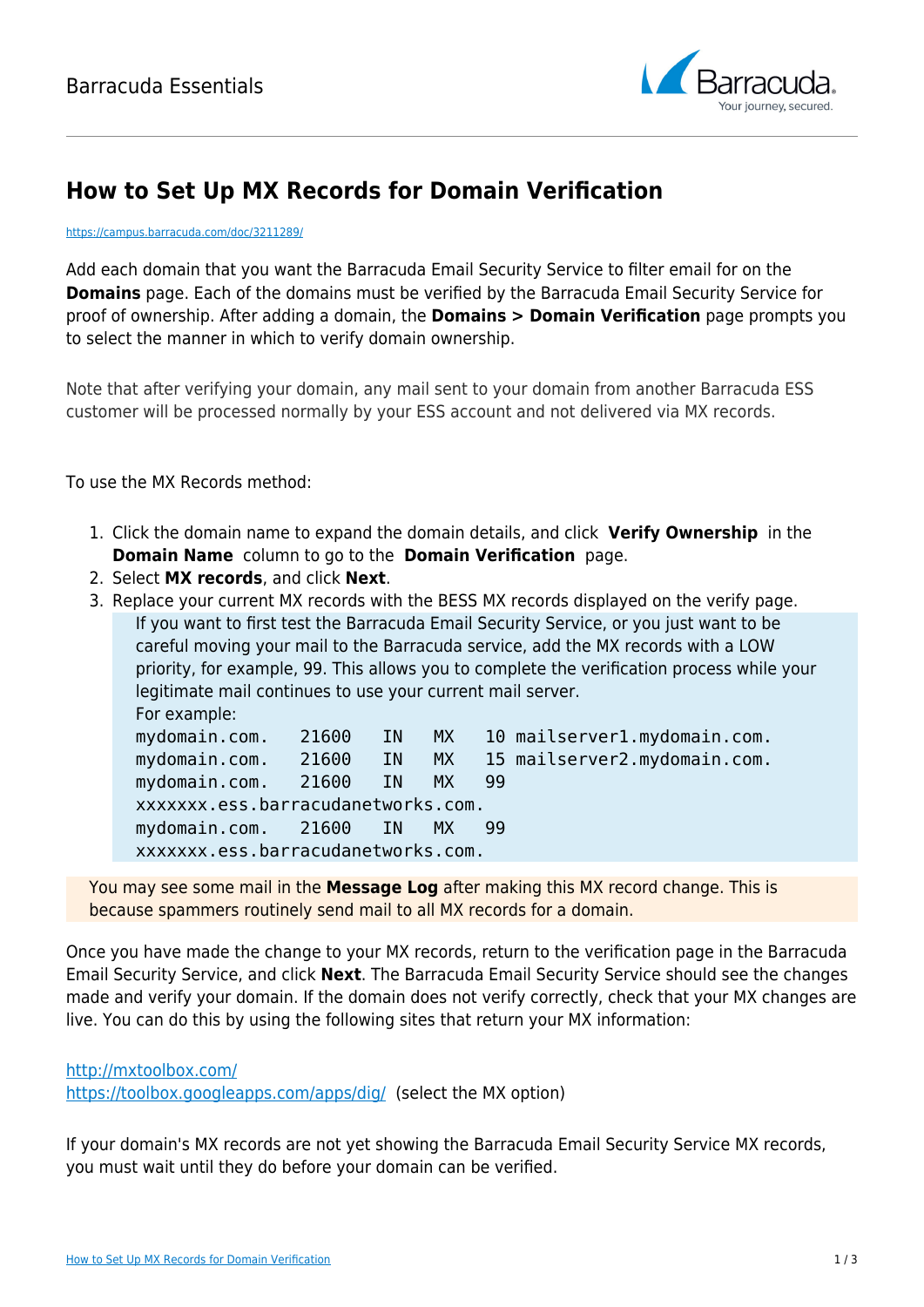

To view the MX record configuration or mail statistics for a verified domain, go to the **Domains** page and click the domain name in the **Domain Name** field to toggle the MX record configuration details.